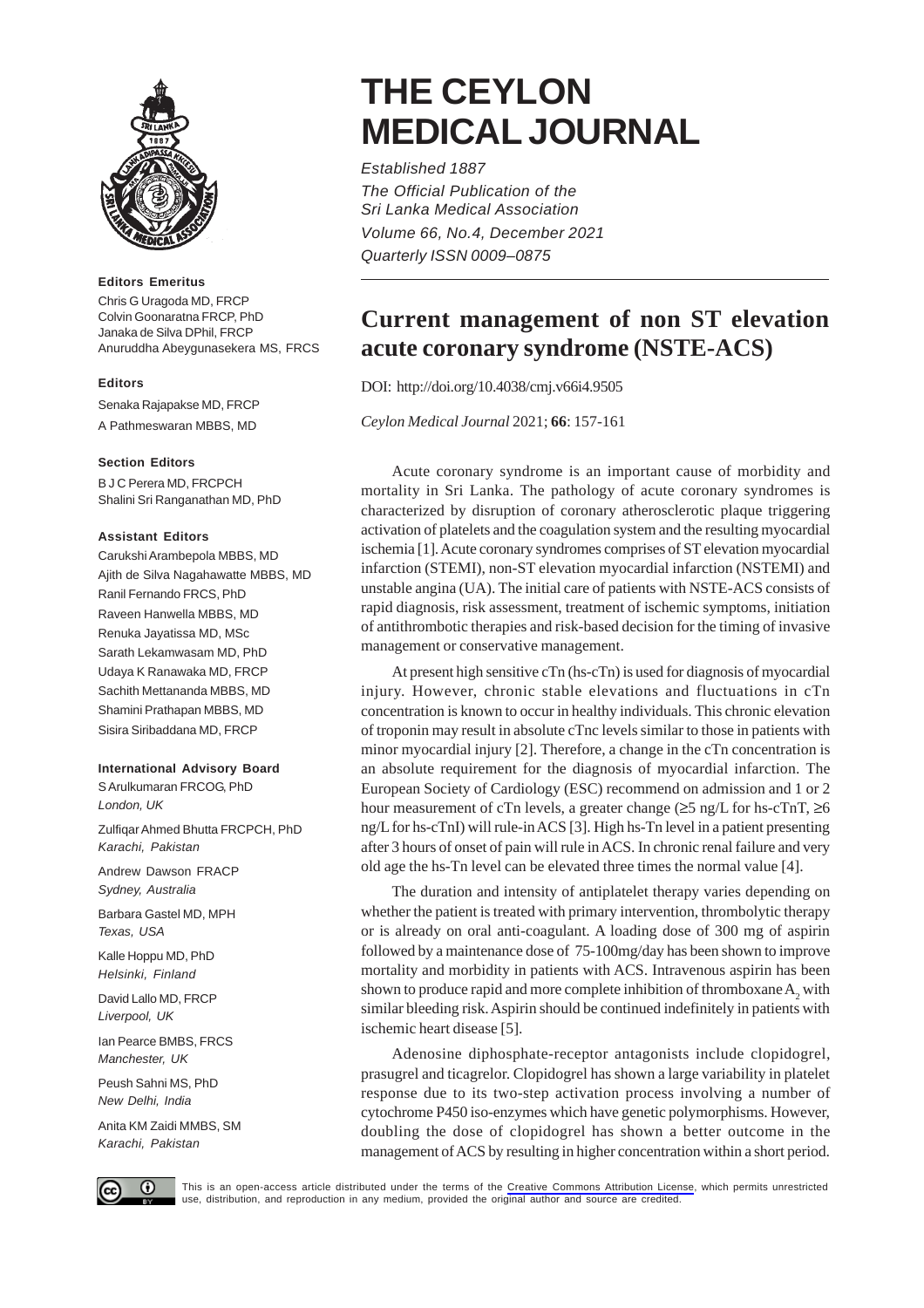A loading dose of 600 mg of clopidogrel may be a better option than the conventional 300 mg [6,7].

Two new P2Y12 inhibitors, prasugrel and ticagrelor, lead to a faster and more potent ADP-receptor inhibition than clopidogrel. Prasugrel a non-reversible thienopyridine needing only one metabolization step to form the active metabolite. A trial comprising moderate-to-high-risk patients with ACS with scheduled percutaneous coronary intervention comparing prasugrel (60 mg loading dose and 10 mg daily maintenance dose) against clopidogrel (300 mg loading dose and 75 mg daily maintenance dose) demonstrated that prasugrel was superior to clopidogrel in reducing ischaemic events with increased risk of major bleeds [8].

Ticagrelor, a reversible cyclopentyl-triazolopyrimidine, is an active drug. In a study on patients presenting with ACS, treatment with ticagrelor significantly reduced death from vascular causes, myocardial infarction, or stroke as compared with clopidogrel [9].

Pretreatment with prasugrel or ticagrelor in NSTE-ACS was not associated with improved ischaemic outcomes, however the risk of bleeding was increased. Therefore,  $P2Y_{12}$  inhibitors should be administered only just before percutaneous coronary intervention (PCI) [10,11,12]. However, a study which compared prasugrel and ticagrelor head-to-head in ACS showed that prasugrel was better than ticagrelor in patients undergoing PCI for STEMI and NSTEMI [13]. In patients with ACS with or without ST elevation who are not undergoing PCI, ticagrelor has shown greater reduction of mortality [14]. Prasugrel should not be used in patients with prior cerebro-vascular events, elderly patients (>75 years of age) and patients with lower body weight  $( $60 \text{ kg}$ ), as$ there is lack of benefit and increased risk of bleeding [15].

De-escalation is a strategy to reduce bleeding risk without compromising ischaemic protection in ACS. Various regimes of de-escalation have been tested in trials. This includes switching  $P2Y_{12}$  inhibitors after initial treatment with potent agents, stopping aspirin after initial dual anti-platelet therapy (DAPT), and reducing the dose of P2Y<sub>12</sub> inhibitors. Genetic testing for *CYP2C19* polymorphism and platelet functional testing also have been used to identify poor responders to clopidogrel in some trials [16,17].

The duration of DAPT for NSTE-ACS was established as 12 months by early trials [18]. With new  $P2Y_{12}$  inhibitors and improved stent technology the duration of DAPT has come under scrutiny. Recent trials with safer newer-generation stents have shown considerable reduction in early and late stent thrombosis. However, activation of platelets is also a part of the process of atherosclerosis, and prolonged DAPT could prevent non-coronary thrombotic events [19]. The duration of DAPT should be guided by careful evaluation of thrombotic vs. bleeding risk of the individual patient. If the thrombotic risk is low, the duration of DAPT can be shortened to 3 to 6 months followed by monotherapy [20].

In NSTE-ACS, parenteral anticoagulants enoxaparin, bivalirudin, fondaparinux, or unfractionated heparin (UFH) are used for the first 48 hours or till PCI is performed. If early invasive therapy is planned unfractionated heparin or bivalirudin is the choice of anticoagulant. The anticoagulant is discontinued after PCI unless warranted by the clinical condition, such as atrial fibrillation or large akinetic apical segment with clot. If the risk score does not favor an early invasive approach, enoxaparin or fondaparinux will be the anticoagulant of choice [21].

The value of long-term use of anticoagulants in ASC is not well established. Several studies have investigated the long-term use of direct oral anticoagulants (DOACs) after ACS. All these studies have shown reduction in cardiac events and a dose dependent bleeding risk with DOAC. Low dose DOAC with DAPT can be useful in patients with high thrombotic risk. However, warfarin is not recommended for long term use after ACS. A study showing benefit with a very low dose of rivaroxaban (2.5 mg b.i.d.) plus aspirin has raised the possibility of such a regimen being considered as an option for maintenance treatment beyond 12 months in post ACS patients undergoing PCI. Thus, low dose rivaroxaban in addition to aspirin could be considered in patients at high thrombotic risk [22].

Early studies with glycoprotein (GP)  $\text{II}_{\text{b}}/\text{III}_{\text{a}}$  receptor inhibitors (done prior to the use of  $P2Y_{12}$  receptor inhibitors) [23, 24] demonstrated the efficacy of GP  $\text{II}_{\text{b}}/\text{III}_{\text{a}}$ inhibitors in the treatment of NSTE-AC. These trials and other studies have shown increased bleeding risk with GP  $II_b/III_a$  inhibitors [25]. Thus, the routine use of GP  $III_a/II_b$ inhibitors is not recommended in NSTE-ACS, but these can be selectively used in patients with thrombotic complication during PCI.

Approximately 6-8% of patients undergoing PCI have an indication for long-term oral anticoagulants (OACs) due to conditions such as AF, mechanical heart valves, or venous thromboembolism. These patients will need OAC with DAPT after PCI. Several recent trials have shown a reduction in bleeding with DOAC and a  $P2Y_{12}$  inhibitor combination, as compared with warfarin-based triple therapy in patients undergoing PCI. In the PIONEER AF-PCI trial, patients were randomly assigned to receive high dose rivaroxaban plus a  $P2Y_{12}$  or low dose rivaroxaban and DAPT or warfarin and DAPT. The results showed a lower risk of bleeding with the rivaroxaban treatment strategies compared to warfarin-based treatment [26]. Similar results were observed in trials with dabigatran, apixaban and edoxaban.

At present the evidence favors short duration of triple therapy with DOAC and DAPT followed by dual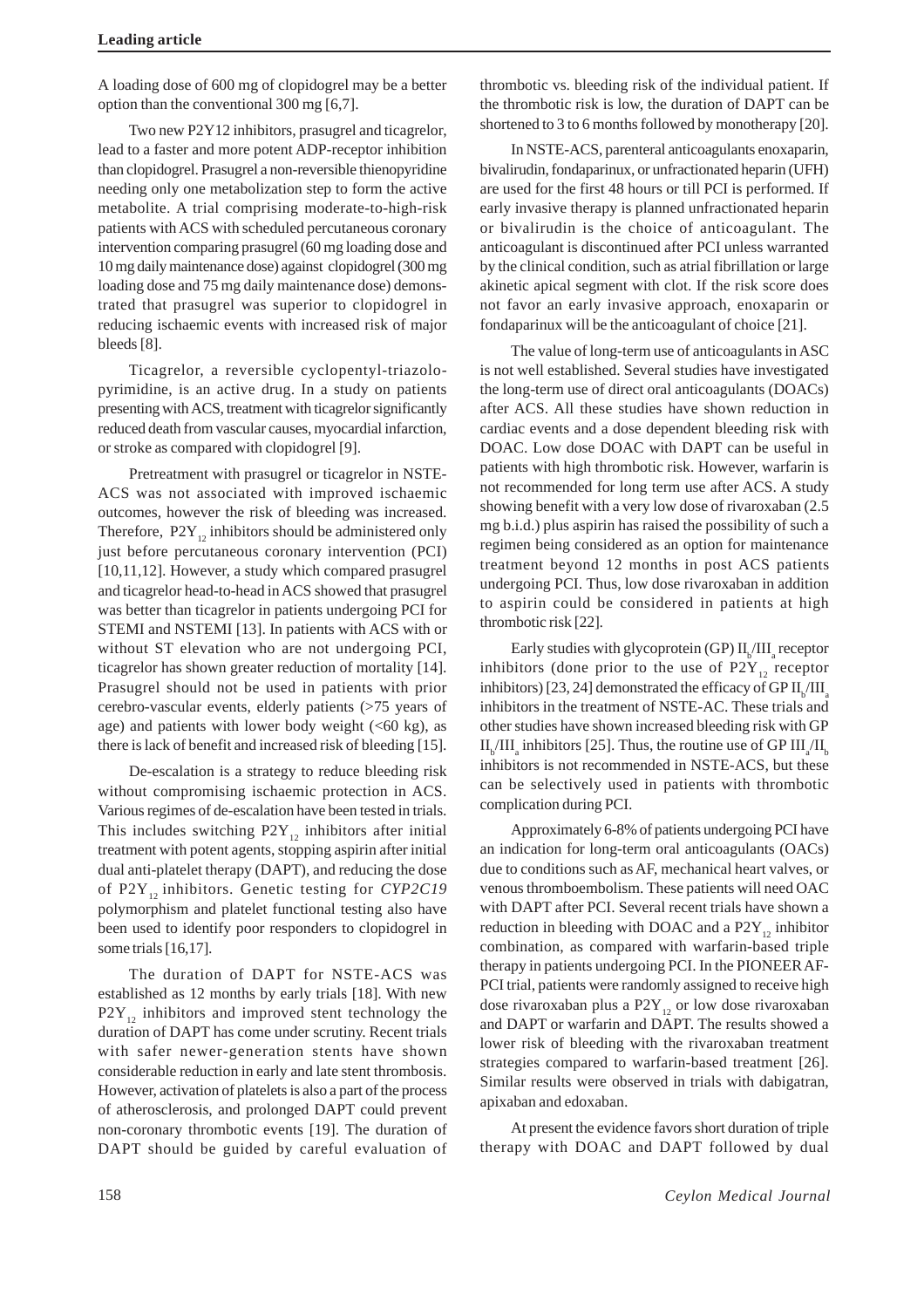antithrombotic therapy with a clopidogrel and a DOAC for at least 12 months [27]. However, AFIRE trial has shown that antithrombotic therapy with rivaroxaban monotherapy was noninferior and safer than combination therapy for longer-term management of atrial fibrillation in patients at least 1 year after PCI or bypass surgery. Hence, rivaroxaban mono-therapy may be a safe alternative for post PCI patients who need long-term anticoagulation [28].

The decision on duration and intensity of antithrombotic therapy should be based on assessment of thrombotic and bleeding risk. Increased thrombotic risk can be due to factors that increase risk of ischaemic event or those associated with increased risk of stent thrombosis. Increased ischemic risk is associated with:

- Advanced age
- Acute coronary syndrome
- Past history of ischaemic events
- Extensive atheromatous disease
- Chronic kidney disease
- Diabetes mellitus

Increased risk of stent thrombosis is associated with the number of stents used, complexity of the lesion, the expertise of the operator and some patient related factors such as presence of diabetes.

The DAPT score is an important clinical risk scores that predicts ischemic and bleeding risk in patients on DAPT. Higher scores indicate increasing ischaemic events risk, hence patients with higher score benefit from DAPT being continued for a longer period. The PRECISE-DAPT score was developed to assess the bleeding risk in patients treated with DAPT after PCI. Five items are considered in calculating this score (age, white blood cell count, hemoglobin level, creatinine clearance, and history of spontaneous bleeding). Patients having a score of more than 25 are at a high risk of bleeding [29]. The current guidelines have recommended the use of bleeding and thrombotic risk stratification to determine the duration and intensity of anti-thrombotic therapy [30].

Timing of invasive approach in patients with ACS has been studied in two large trials. These studies have shown that an early invasive approach in unselected NSTE-ACS patients is not superior in reducing the composite clinical endpoints compared to a delayed invasive strategy. However, an invasive approach has been shown to be beneficial in high-risk patients. These studies have not shown benefit with an early invasive strategy based on ST-segment/T-wave changes. Similar observations have been made in several recent meta-analyses [31, 32]. These results of meta-analyses and other recent studies highlight the role of risk stratification in the decision making process in the management of patients with NSTE-ACS.

Invasive strategy can be urgent in patients with very high risk (within 2 hours) or early in patients with high risk (within 24 hours). Very high-risk patients are defined according to the following features:

- Haemodynamic instability or in cardiogenic shock
- Recurrent chest pain despite medical treatment
- Life threatening arrhythmias
- Mechanical complications such as severe mitral regurgitation
- Acute heart failure
- ST depression > 1 mm in 6 leads and ST elevation in a VR or V1

Patients at high risk are defined according to the following features:

- Established NSTE-ACS
- Dynamic new ST/T changes in contiguous leads
- Resuscitated cardiac arrest
- Grace risk score >140

Patients who do not fall into these two categories need further evaluation and should undergo selective invasive approach. Low risk patients may be subjected to non-invasive testing with stress echocardiography, stress CMR or CT coronary angiography to delineate the coronary anatomy [33].

Several prognostic models have been developed from clinical trial databases and other registry data for ACS. Recent studies suggest that the unselected GRACE mortality model is superior to other prognostic models, based on trial data on selected population such the TIMI or the PURSUIT models. The Global Registry of Acute Coronary Events (GRACE) (1999-2009) included a wide spectrum of unselected population with ACS from 30 countries [34].

High-intensity statin therapy should be initiated in NSTE-ACS to reduced the combined endpoint of death, recurrent MI and stroke. Atorvastatin at 80 mg daily dose is recommended for this purpose. The treatment target is to:

- lower LDL-C to <1.4 mmol/L ( $\leq$ 55 mg/dL), reduce it by at least 50% if the baseline LDL-C level is 1.8-3.5 mmol/L (70-135 mg/dL)
- addition of ezetimibe is recommended if this level cannot be achieved, especially in patients with diabetes

Proprotein convertase subtilisin kexin 9 (PCSK9) inhibitors (e.g. evolocumab and alirocumab) can be used in resistant cases [35].

Beta blockers play an important role in reduction of reinfarction and complex ventricular arrhythmias in ACS.

*Vol. 66, No. 4, December 2021* 159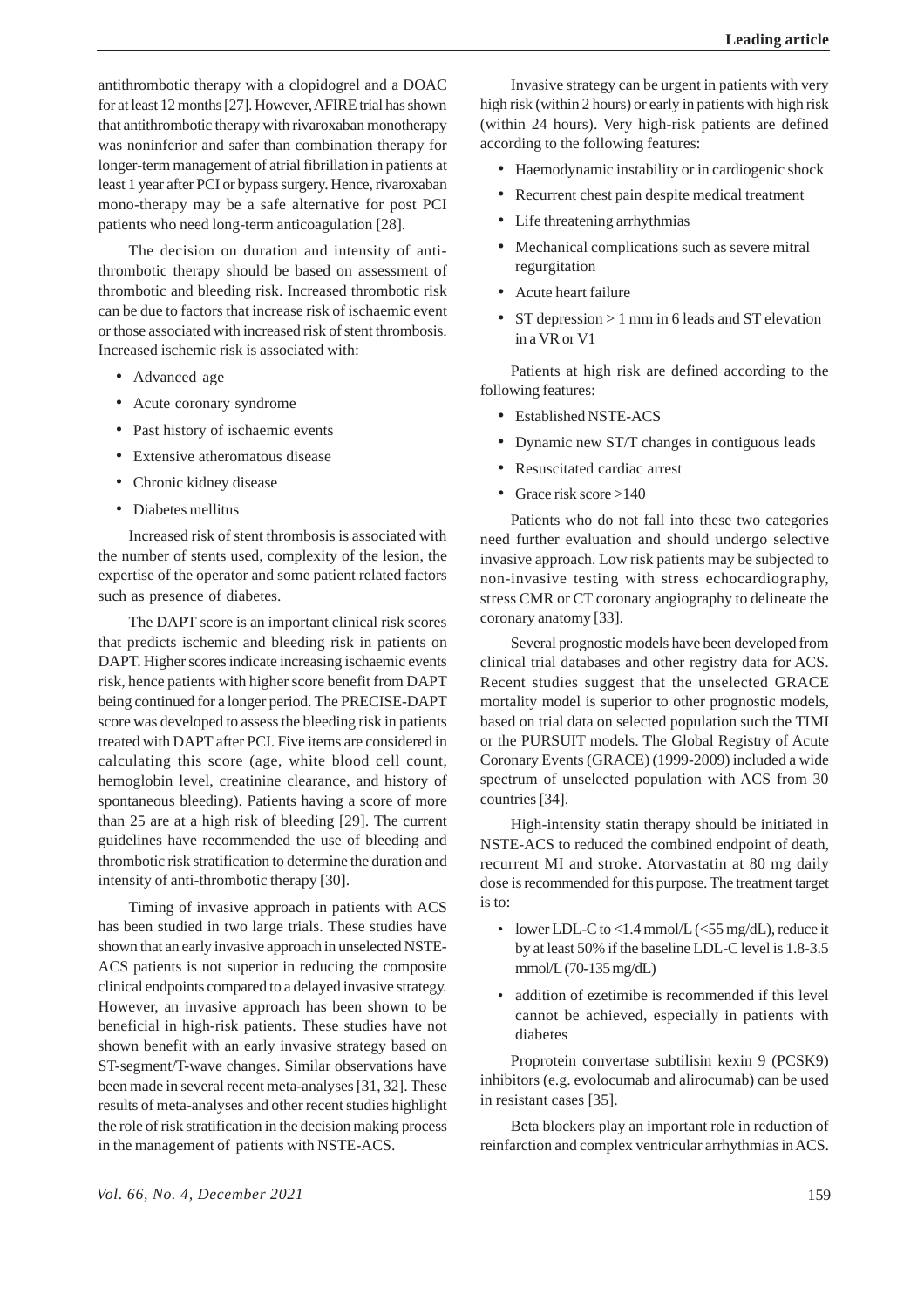Beta blockers are recommended to be given orally within the first 24 hours. The preferred drugs are metoprolol, carvedilol, or bisoprolol, Atenolol can be given to stable patients [36].

Angiotensin Converting Enzyme Inhibitors (ACEI) also reduces morbidity and mortality in ACS. Many randomized trials of ACE inhibitors or ARBs started have shown improvement in left ventricular ejection fraction (LVEF) and survival when started within 24 hours to 16 days following ACS [37].

Oral or sublingual nitrates are useful in patients having chest pain. Intra-venous nitrates are used in patients with left ventricular failure and elevated blood pressure. Control of blood sugar, blood pressure and hormonal therapy are also important considerations in the initial stages of NSTE-ACS management.

# **References**

- 1. Fuster V, Badimon L, Badimon JJ, Chesebro JH. The pathogenesis of coronary artery disease and the acute coronary syndromes. *N Engl J Med*. 1992; **326**: 242-50.
- 2. Thomas E Kaier, Bashir Alaour, Michael Marber, Cardiac troponin and defining myocardial infarction, *Cardiovascular Research*, 2021;**117** :2203-15.
- 3. Collet J P, Thiele H, Barbato E, *et al*. 2020 ESC Guidelines for the management of acute coronary syndromes in patients presenting without persistent ST-segment elevation: The Task Force for the management of acute coronary syndromes in patients presenting without persistent ST-segment elevation of the European Society of Cardiology (ESC), *European Heart Journal*, 2021; **42**: 1289-367.
- 4. Mueller C, Giannitsis E, Christ M, *et al.* Multicenter evaluation of a 0-hour/1-hour algorithm in the diagnosis of myocardial infarction with high-sensitivity cardiac troponin T. *Ann Emerg Med* 2016; **68**: 76-87.
- 5. Patrono C, Garcia Rodriguez LA, Landolfi R, *et al.* Low dose aspirin for the prevention of atherothrombosis. *N Engl J Med.* 2005; **353**: 2373-83.
- 6. Montalescot G, Sideris G, Meulemann C, Bal-dit Sollie RC. A randomized comparison of high clopidogrel loading doses in patients with non-ST segment elevation acute coronary syndromes. The ALBION trial. *J Am Coll Cardiol*. 2006; **48**: 931-38.
- 7. Mehta S, Tanguay J, Eikelboom J, *et al.* Double-dose versus standard-dose clopidogrel and high-dose versus low-dose Aspirin in individuals undergoing percutaneous coronary intervention for acute Coronary syndromes (CURRENT OASIS 7): a randomised factorial trial. *Lancet*. 2010; **376**: 1233-43.
- 8. Wiviott SD, Braunwald E, McCabe CH, *et al.* Prasugrel vs. clopidogrel in patients with acute coronary syndromes. *N Engl J Med.* 2007; **357**: 2001-15.
- 9. Wallentin L, Becker R, Budaj A, *et al.* Ticagrelor versus

clopidogrel in patients with acute coronary syndromes. *N Engl J Med.* 2009; **361**: 1045-57.

- 10. Montalescot G, Bolognese L, Dudek D, *et al.* ACCOAST Investigators. Pretreatment with prasugrel in non-STsegment elevation acute coronary syndromes. *N Engl J Med.* 2013; **369**: 999-1010.
- 11. Schüpke S, Neumann FJ, Menichelli M, *et al.* ISAR-REACT 5 Trial Investigators. Ticagrelor or Prasugrel in Patients with Acute Coronary Syndromes. *N Engl J Med.* 2019; **381**: 1524-34.
- 12. Dworeck C, Redfors B, Angerås O, *et al.* Association of pretreatment with P2Y12 receptor antagonists preceding percutaneous coronary intervention in non-ST-segment elevation acute coronary syndromes with outcomes. *JAMA Netw Open* 2020; **3**: e2018735.
- 13. Schüpke S, Neumann FJ, Menichelli M, *et al.* on behalf of the ISAR-REACT 5 Trial Investigators. Ticagrelor or Prasugrel in Patients with Acute Coronary Syndromes. *N Engl J Med* 2019; **381**: 1524-34.
- 14. Navarese EP, Khan SU, Kolodziejczak M, *et al.* Comparative Efficacy and Safety of Oral P2Y12 Inhibitors in Acute Coronary Syndrome Network Meta-Analysis of 52816 Patients From 12 Randomized Trials. *Circulation*. 2020; **142**: 150-60.
- 15. Montalescot G, Wiviott S, Braunwald E, *et al.* Prasugrel compared with clopidogrel in patients undergoing percutaneous coronary intervention for ST-elevation myocardial infarction (TRITON-TIMI 38): double-blind, randomised controlled trial. *Lancet.* 2009; **373**: 723-31.
- 16. Angiolillo DJ, Rollini F, Storey RF, *et al.* International expert consensus on switching platelet P2Y12 receptorinhibiting therapies. *Circulation* 2017; **136**: 1955-75.
- 17. Galli M, Benenati S, Capodanno D, *et al.* Guided versus standard antiplatelet therapy in patients undergoing percutaneous coronary intervention: a systematic review and meta analysis. *Lancet* 2021; **397**: 1470-83.
- 18. Valgimigli M, Bueno H, Byrne RA, Collet JP, Costa F, Jeppsson A, *et al.* 2017 ESC focused update on dual antiplatelet therapy in coronary artery disease developed in collaboration with EACTS. *Eur J Cardiothorac Surg.* 2018; **53**: 34-78.
- 19. Davì G, Patrono C. Platelet activation and atherothrombosis. *N Engl J Med* 2007; **357**: 2482-94.
- 20. Bittl AJ, Baber U, Bradley SM, Wijesundera DN Duration of Dual Antiplatelet Therapy: A Systematic Review for the 2016 ACC/AHA Guideline Focused Update on Duration of Dual Antiplatelet Therapy in Patients with Coronary Artery Disease *J Am Coll Cardiol* 2016; **68**: 1116-39.
- 21. Amsterdam EA, Wenger NK, Brindis RG, *et al.* 2014 AHA/ ACC Guideline for the Management of Patients with Non-ST-Elevation Acute Coronary Syndromes: a report of the American College of Cardiology/American Heart Association Task Force on Practice Guidelines. *J Am Coll Cardiol.* 2014; **64**(24): e139-e228. Erratum in: *J Am Coll Cardiol.* 2014; **64**: 2713-4.
- 22. Connolly SJ, Eikelboom JW, Bosch J, *et al.* COMPASS